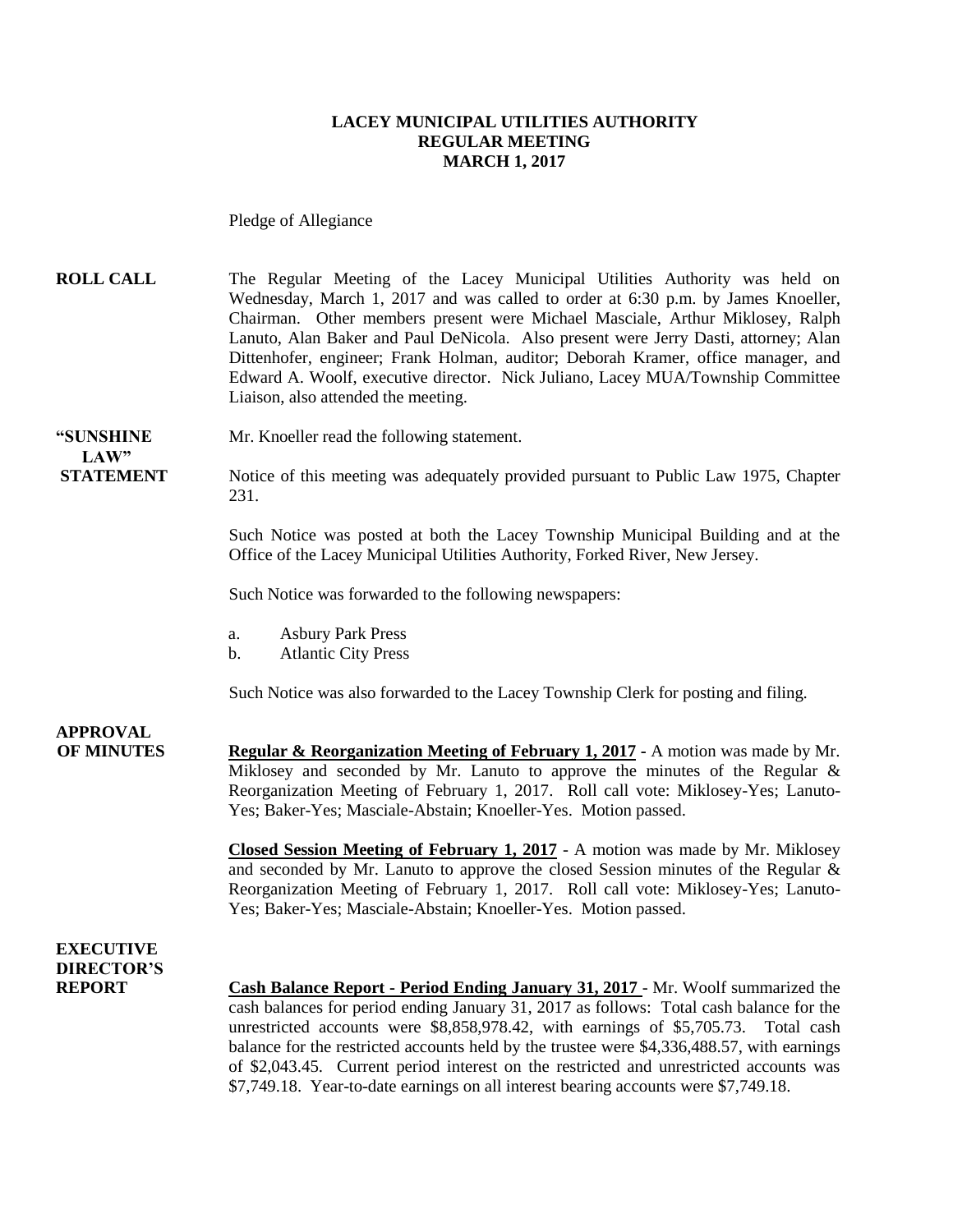|                                    | Resolution 2017-28 - Award Contract - Water Meters and Advanced                                                                                                                                                                                                                                                                                                                                                                                                                                    |
|------------------------------------|----------------------------------------------------------------------------------------------------------------------------------------------------------------------------------------------------------------------------------------------------------------------------------------------------------------------------------------------------------------------------------------------------------------------------------------------------------------------------------------------------|
|                                    | <b>Infrastructure 2017</b> - On recommendation by the executive director, a motion was<br>made by Mr. Miklosey and seconded by Mr. Masciale to adopt Resolution 2017-28,                                                                                                                                                                                                                                                                                                                           |
|                                    | Resolution of the Lacey Municipal Utilities Authority, County of Ocean, State of New                                                                                                                                                                                                                                                                                                                                                                                                               |
|                                    | Jersey, Awarding a Contract for Furnish and Delivery of Water Meters and Advanced                                                                                                                                                                                                                                                                                                                                                                                                                  |
|                                    | Infrastructure 2017 to HD Supply. Roll call vote: Miklosey-Yes; Masciale-Yes; Baker-<br>Yes; Lanuto-Yes; Knoeller-Yes. Motion passed.                                                                                                                                                                                                                                                                                                                                                              |
|                                    |                                                                                                                                                                                                                                                                                                                                                                                                                                                                                                    |
|                                    | Resolution 2017-26 - Sale of Personal Property - On recommendation by the<br>executive director, a motion was made by Mr. Masciale and seconded by Mr. Miklosey<br>to adopt Resolution 2017-26, Resolution of the Lacey Municipal Utilities Authority,<br>County of Ocean, State of New Jersey, Authorizing the Sale of Personal Property Not<br>Needed for Public Use. Roll call vote: Masciale-Yes; Miklosey-Yes; Baker-Yes;<br>Lanuto-Yes; Knoeller-Yes. Motion passed.                         |
|                                    | <b>Resolution 2017-27 – Letter of No Interest – Mary Hammett</b> - On recommendation<br>by the executive director, a motion was made by Mr. Miklosey and seconded by Mr.<br>Lanuto to adopt Resolution 2017-27, Resolution of the Lacey Municipal Utilities<br>Authority, County of Ocean, State of New Jersey, Letter of No Interest, Minor Site Plan,<br>Mary Hammett, Block 226, Lots 7 & 8. Roll call vote: Miklosey-Yes; Lanuto-Yes;<br>Baker-Yes; Masciale-Yes; Knoeller-Yes. Motion passed. |
|                                    | <b>Safety Award</b> - Mr. Woolf stated the Authority received a perfect score in complying<br>with the safety incentive program from the New Jersey Joint Insurance Fund. He<br>thanked Darren Coraggio for doing an outstanding job with the Safety Program.                                                                                                                                                                                                                                      |
| <b>BUSINESS</b><br><b>REPORT</b>   | The business report was submitted for review. Mr. Knoeller asked about the<br>comparison of the sewer and water penalties to last year. Mrs. Kramer stated the<br>penalties have been consistent, however, they are down from prior years due to the turn-<br>offs.                                                                                                                                                                                                                                |
| <b>ENGINEER'S</b><br><b>REPORT</b> | <b>Fairview Lane Sanitary Sewer Improvements - Mr. Dittenhofer stated the plans and</b><br>specifications are being completed for bid. Project will be awarded at the April Board<br>meeting.                                                                                                                                                                                                                                                                                                      |
| <b>ATTORNEY'S</b><br><b>REPORT</b> | <b>Calvin Street Added Assessment</b> – Mr. Dasti stated his office has not received a<br>response from the Township's attorney regarding this issue. Mr. Dykoff stated this<br>issue will be discussed at a Township meeting tomorrow.                                                                                                                                                                                                                                                            |
|                                    | <b>Water Meter Bid 2017</b> – Mr. Dasti stated his office reviewed the Bid documents<br>submitted by the apparent lowest responsible bidder.                                                                                                                                                                                                                                                                                                                                                       |
|                                    | Professional Contracts 2017 - Mr. Dasti stated his office reviewed contracts submitted<br>by the Authority's Professional Staff and have made recommendations where<br>appropriate.                                                                                                                                                                                                                                                                                                                |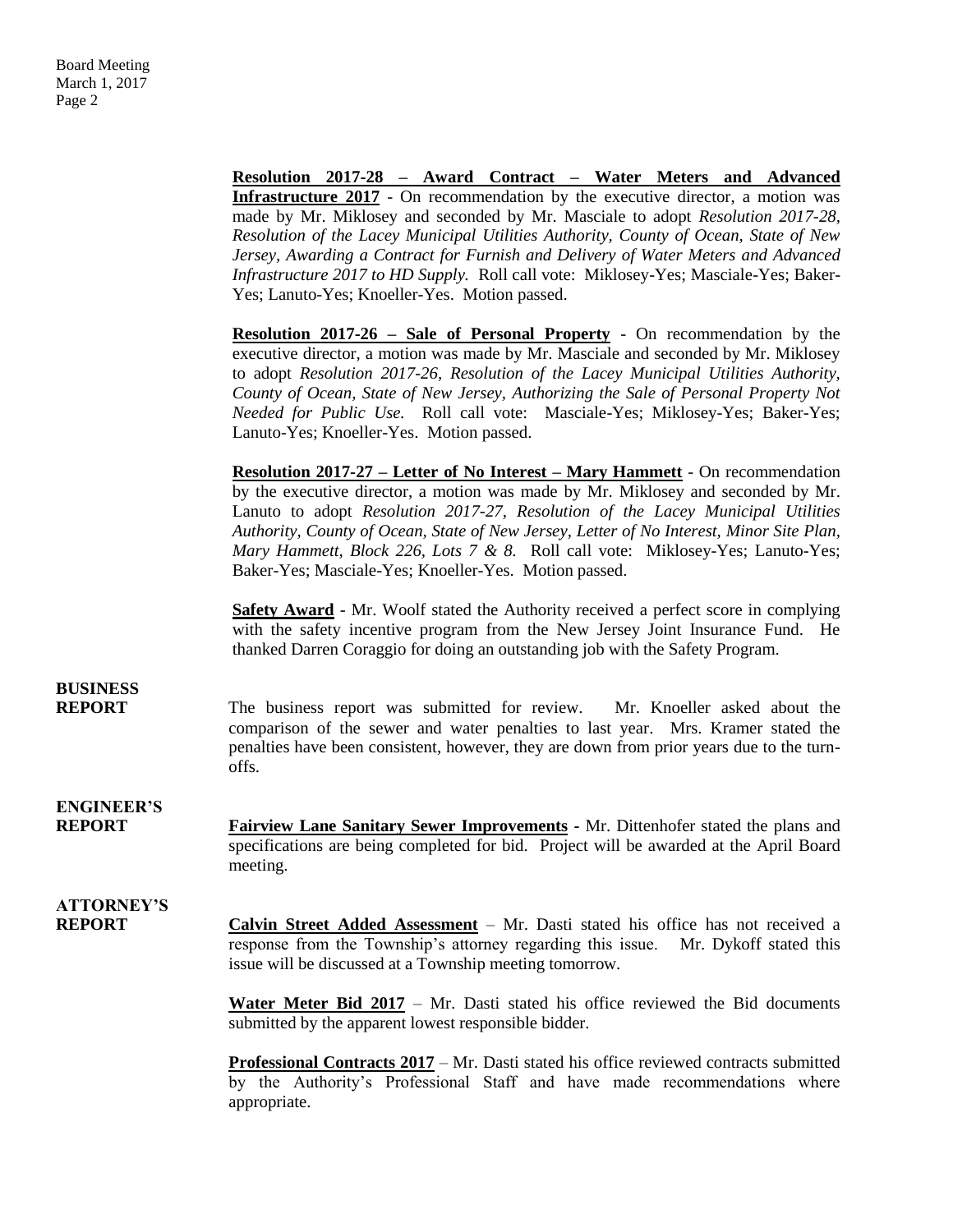**RICE Notice** – Mr. Dasti advised the Board of an update to a New Jersey law pertaining to RICE Notices. He explained that any time discussion is held about any employee about any promotion, demotion, job opening, compensation, termination, etc., that employee must first receive a RICE Notice within 48 hours, even if the discussion is first held by a subcommittee (personnel meetings, finance meetings, etc.). If the full Board intends to discuss those issues about a current or future employee, the RICE Notice provision also applies. The employee has the right to have the issue discussed in open session, as opposed to closed session. According to the Statute, the Notice to the prospective or existing employee must be sent by Certified Mail (but not "Return Receipt Requested") or by personal hand-delivery.

This law does not apply to union employees.

## **AUDITOR'S**

**REPORT** Accountant's Status Report – Month Ended January 31, 2017 – Mr. Holman reported sewer revenues had an unfavorable variance for the month, but a favorable variance on water. Sewer and water expenses had a favorable variance for the month and year to date. User charges on both sewer and water had an unfavorable variance for the month. Mr. Holman stated field work has begun for the 2016 audit, and a finance committee meeting will be scheduled for April.

#### **CORRESPONDENCE**

**Doris Klein, Capstan Drive** – Requesting relief of their utility bill, due to underground service leak located after the meter pit. Since the water from the leak did not go into the sewer system, a motion was made by Mr. Masciale and seconded by Mr. Miklosey to grant a credit adjustment on the sewer charges in the amount of \$4.64 (4,000 gallons). Roll call vote: Masciale-Yes; Miklosey-Yes; Baker-Yes; Lanuto-Yes; Knoeller-Yes. Motion passed.

**George Ogilvie, Hillside Place** – Requesting relief of utility bill, due to high usage. Since the basis of the excessive usage was due to a toilet issue, a waiver of the service charges could not be supported. Customer will be offered a payment plan. Mr. Knoeller asked that Mr. Dasti provide verbiage explaining why the water charges cannot be waived. A motion was made by Mr. Miklosey and seconded by Mr. Masciale to offer customer payment plan. Roll call vote: Miklosey-Yes; Masciale-Yes; Baker-Yes; Lanuto-Yes; Knoeller-Yes. Motion passed.

**Frederick Ciampa, Cedar Drive** - Requesting relief of utility bill, due to broken pipe in crawl space. Since the water from the leak did not go into the sewer system, a motion was made by Mr. Miklosey and seconded by Mr. Masciale to grant a credit adjustment on the sewer charges in the amount of \$307.52 (67,000 gallons). Roll call vote: Miklosey-Yes; Masciale-Yes; Baker-Yes; Lanuto-Yes; Knoeller-Yes. Motion passed.

**Tina Verone, Holmes Ave**. – Mrs. Verone was present to request relief of her utility bill. She explained the outside water spickot was leaking and has since been fixed. Mr. Knoeller stated the Authority will have to review her letter/documentation and address it at the next meeting.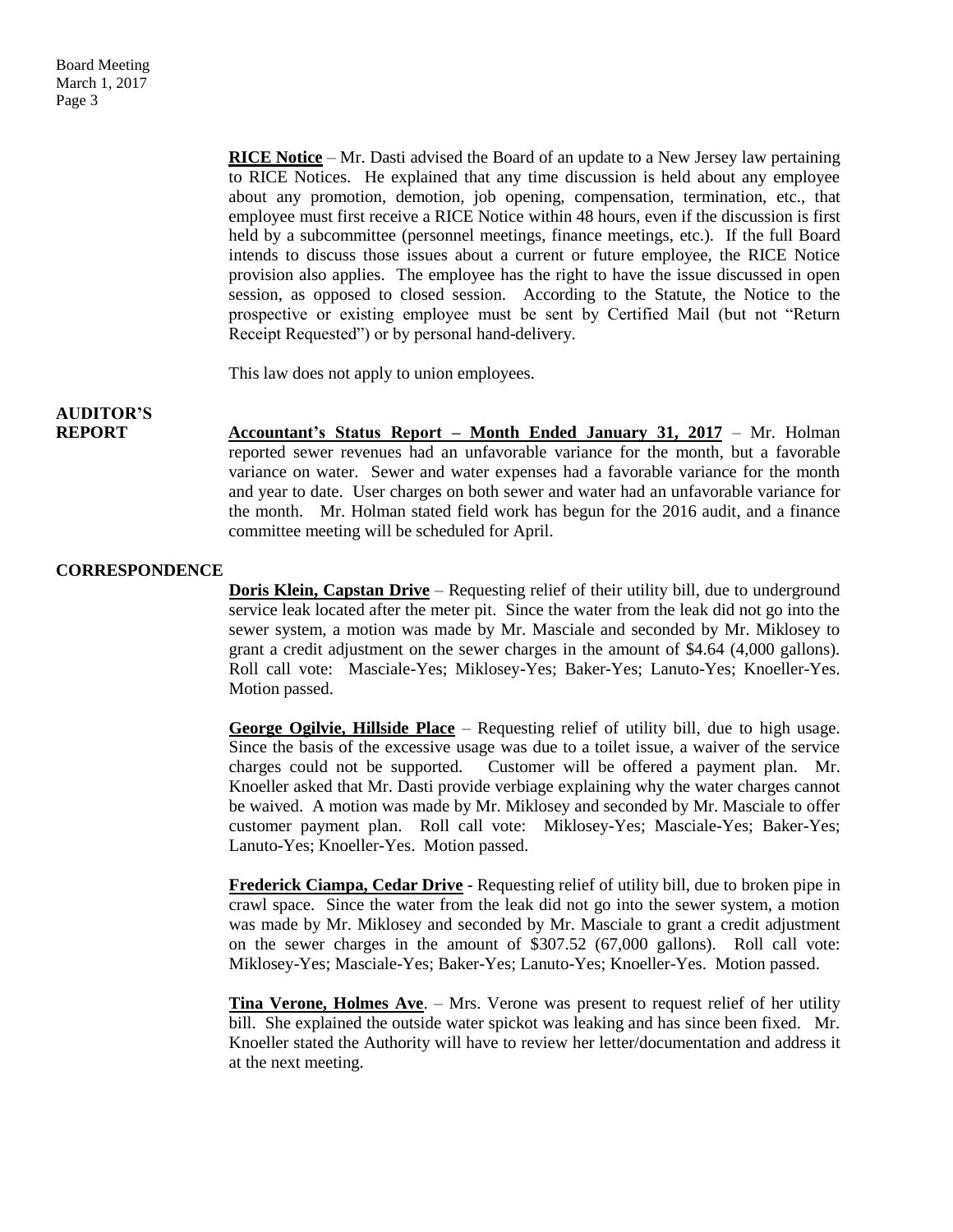#### **OLD BUSINESS Professional Services Agreement – Richard Meinders, P.C. – Authority Conflict Attorney** – Chairman Knoeller executed the Professional Services Agreement between the Lacey Municipal Utilities Authority and Richard Meinders, P.C.

**Professional Services Agreement – Connor Strong & Buckalew – Authority Risk Management Consultant** – Chairman Knoeller executed the Professional Services Agreement between the Lacey Municipal Utilities Authority and Connor Strong & Buckelew.

**Professional Services Agreement – Dasti, Murphy, McGuckin, Ulaky, Koutsouris & Connors - Authority Attorney** – Chairman Knoeller executed the Professional Services Agreement between the Lacey Municipal Utilities Authority and Dasti, Murphy, McGuckin, Ulaky, Koutsouris & Connors.

**Professional Services Agreement – William E. Antonides, Jr. – Authority Accounting Consultant** – Chairman Knoeller executed the Professional Services Agreement between the Lacey Municipal Utilities Authority and Dasti, Murphy, McGuckin, Ulaky, Koutsouris & Connors.

### **NEW**

**BUSINESS Dump Truck** - Mr. Knoeller stated the LMUA has a 1989 truck and was considering retrofitting it with a dump truck body, which would cost approximately \$27,000.00. However, he recommends looking for a truck in the low 2000's for around \$30- \$35,000.00 that can be brought outright and in much better condition.

## **PUBLIC BUSINESS/**

**COMMENT** There was no public business/comment.

**CLOSED** 

### **SESSION RESOLUTION**

**WHEREAS,** Section 8 of the Open Public Meetings Act, Chapter 231, Public Law 1975 permits the exclusion of the public from a meeting in certain circumstances;

**WHEREAS**, this public body is of the opinion that such circumstances presently exist.

**NOW, THEREFORE, BE IT RESOLVED** by the Lacey Municipal Utilities Authority, County of Ocean and State of New Jersey as follows:

1. The public shall be excluded from discussion of action upon the hereinafter specified subject matters.

2. The general nature of this closed session concerns personnel matters.

3. It is anticipated at this time that the above-stated matters will be made public once these matters have been resolved.